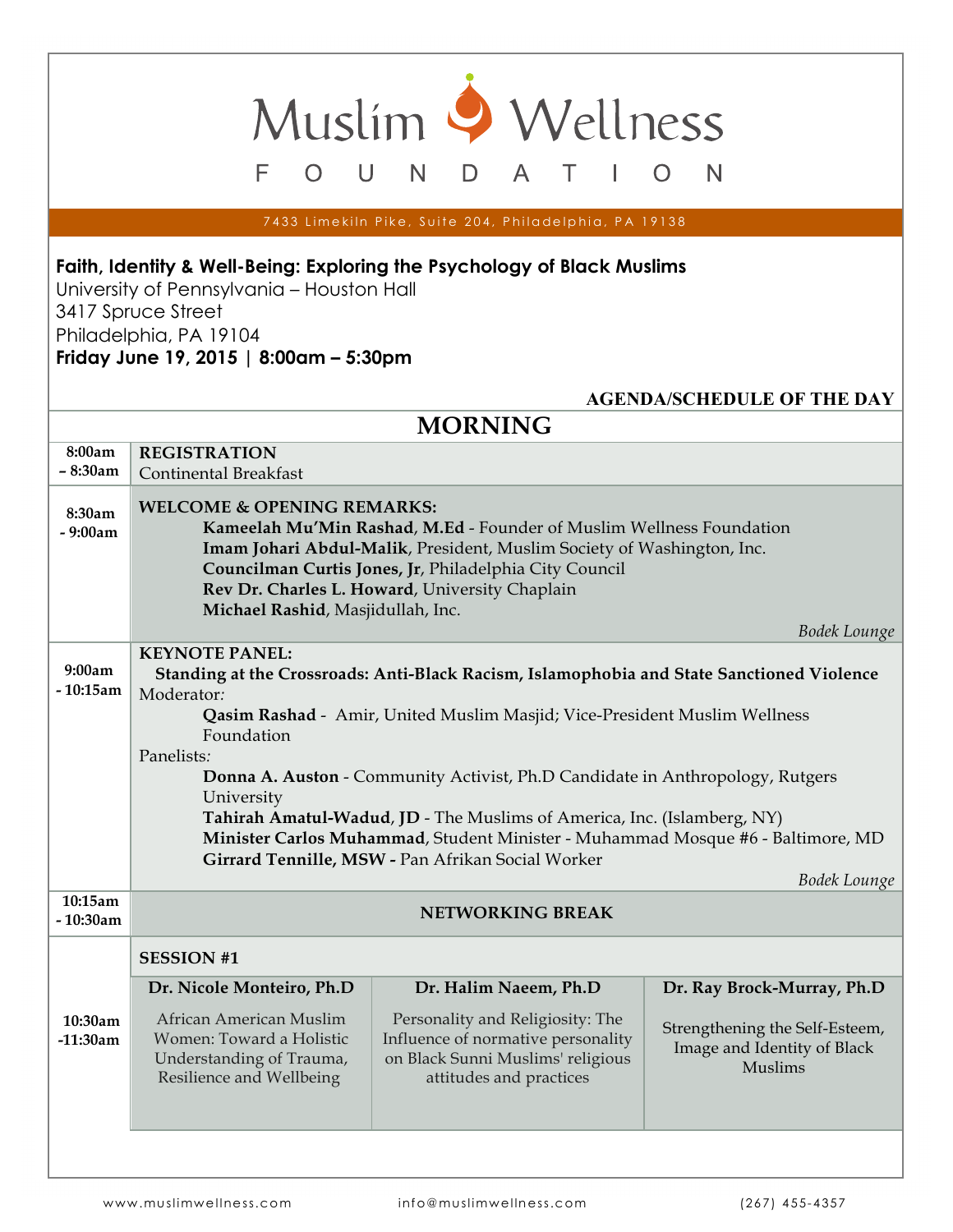|                                  | Bodek Lounge                                                                               | Golkin Room: HH 223                                        |                                                                                      | Hall of Flags                                                                                                                            |  |  |  |
|----------------------------------|--------------------------------------------------------------------------------------------|------------------------------------------------------------|--------------------------------------------------------------------------------------|------------------------------------------------------------------------------------------------------------------------------------------|--|--|--|
| 11:30am<br>$-11:45am$            | <b>NETWORKING BREAK</b>                                                                    |                                                            |                                                                                      |                                                                                                                                          |  |  |  |
|                                  | <b>SESSION #2</b>                                                                          |                                                            |                                                                                      |                                                                                                                                          |  |  |  |
| 11:45am<br>$-12:45$ pm           | Dr. Sameera Ahmed, Ph.D                                                                    |                                                            | Dr. Malik Raheem, Ed.D                                                               |                                                                                                                                          |  |  |  |
|                                  | Intersection of Identity & Religiosity of 2nd<br>generation and convert Black Muslim Youth |                                                            | Influence of Intergenerational Trauma on the<br>Psychosocial Health of Black Muslims |                                                                                                                                          |  |  |  |
|                                  | <b>Bodek Lounge</b>                                                                        |                                                            | Golkin Room: HH 223                                                                  |                                                                                                                                          |  |  |  |
| 12:45pm<br>$-1:00$ pm            | NETWORKING BREAK                                                                           |                                                            |                                                                                      |                                                                                                                                          |  |  |  |
|                                  |                                                                                            |                                                            |                                                                                      |                                                                                                                                          |  |  |  |
|                                  |                                                                                            |                                                            |                                                                                      |                                                                                                                                          |  |  |  |
| <b>AFTERNOON</b>                 |                                                                                            |                                                            |                                                                                      |                                                                                                                                          |  |  |  |
| $1:00$ pm -<br>1:45pm            | <b>JUMUAH PRAYER   LUNCH BREAK</b>                                                         |                                                            |                                                                                      |                                                                                                                                          |  |  |  |
|                                  | Jumuah (Friday Worship Service)                                                            |                                                            |                                                                                      |                                                                                                                                          |  |  |  |
|                                  | Khateeb: Imam Johari Abdul-Malik<br>*Open to all                                           |                                                            |                                                                                      |                                                                                                                                          |  |  |  |
|                                  | Hall of Flags                                                                              |                                                            |                                                                                      |                                                                                                                                          |  |  |  |
| 1:45pm -                         | <b>NETWORKING BREAK</b>                                                                    |                                                            |                                                                                      |                                                                                                                                          |  |  |  |
| 2:00 <sub>pm</sub>               | <b>SESSION #3</b>                                                                          |                                                            |                                                                                      |                                                                                                                                          |  |  |  |
| 2:00 <sub>pm</sub><br>$-3:00$ pm | Yusuf Abdul Jami, Muslim Wellness Foundation<br>Nabila Wasi, MA                            |                                                            |                                                                                      |                                                                                                                                          |  |  |  |
|                                  | The Psychology of Black Artistic Expression                                                |                                                            | Imam Adib Abdullah MA, Millati Islami                                                |                                                                                                                                          |  |  |  |
|                                  | and Cultural Imperialism in the Muslim                                                     |                                                            | Philadelphia<br>Azza Altiraifi, Student & Mental Health                              |                                                                                                                                          |  |  |  |
|                                  | Community<br>Advocate                                                                      |                                                            |                                                                                      |                                                                                                                                          |  |  |  |
|                                  |                                                                                            |                                                            | Honoring the Voices of Those with Lived                                              |                                                                                                                                          |  |  |  |
|                                  | Bodek Lounge                                                                               |                                                            | Experience                                                                           |                                                                                                                                          |  |  |  |
| 3:00pm                           | Golkin Room: HH 223                                                                        |                                                            |                                                                                      |                                                                                                                                          |  |  |  |
| $-3:15$ pm                       | <b>NETWORKING BREAK</b>                                                                    |                                                            |                                                                                      |                                                                                                                                          |  |  |  |
| 3:15pm -<br>$4:15$ pm            | <b>SESSION #4</b>                                                                          |                                                            |                                                                                      |                                                                                                                                          |  |  |  |
|                                  | Dr. Safiyya Shabazz, MD                                                                    |                                                            | Farida Saleem-Boyer, MS                                                              | <b>Ihssan Tahir, RN</b>                                                                                                                  |  |  |  |
|                                  | How To Eat To Live<br>Understanding the Link Between<br>Food & Mood                        | The Importance of Building<br>Healthy Marriages & Families |                                                                                      | Half Your Deen?<br><b>Understanding Unique</b><br><b>Challenges of Being</b><br>Single/Unmarried in the<br><b>Black Muslim community</b> |  |  |  |
|                                  | <b>Bodek Lounge</b>                                                                        |                                                            | Hall of Flags<br>Golkin Room: HH 223                                                 |                                                                                                                                          |  |  |  |
| 4:15pm-<br>4:30pm                | <b>NETWORKING BREAK</b>                                                                    |                                                            |                                                                                      |                                                                                                                                          |  |  |  |
|                                  | $\overline{2}$                                                                             |                                                            |                                                                                      |                                                                                                                                          |  |  |  |